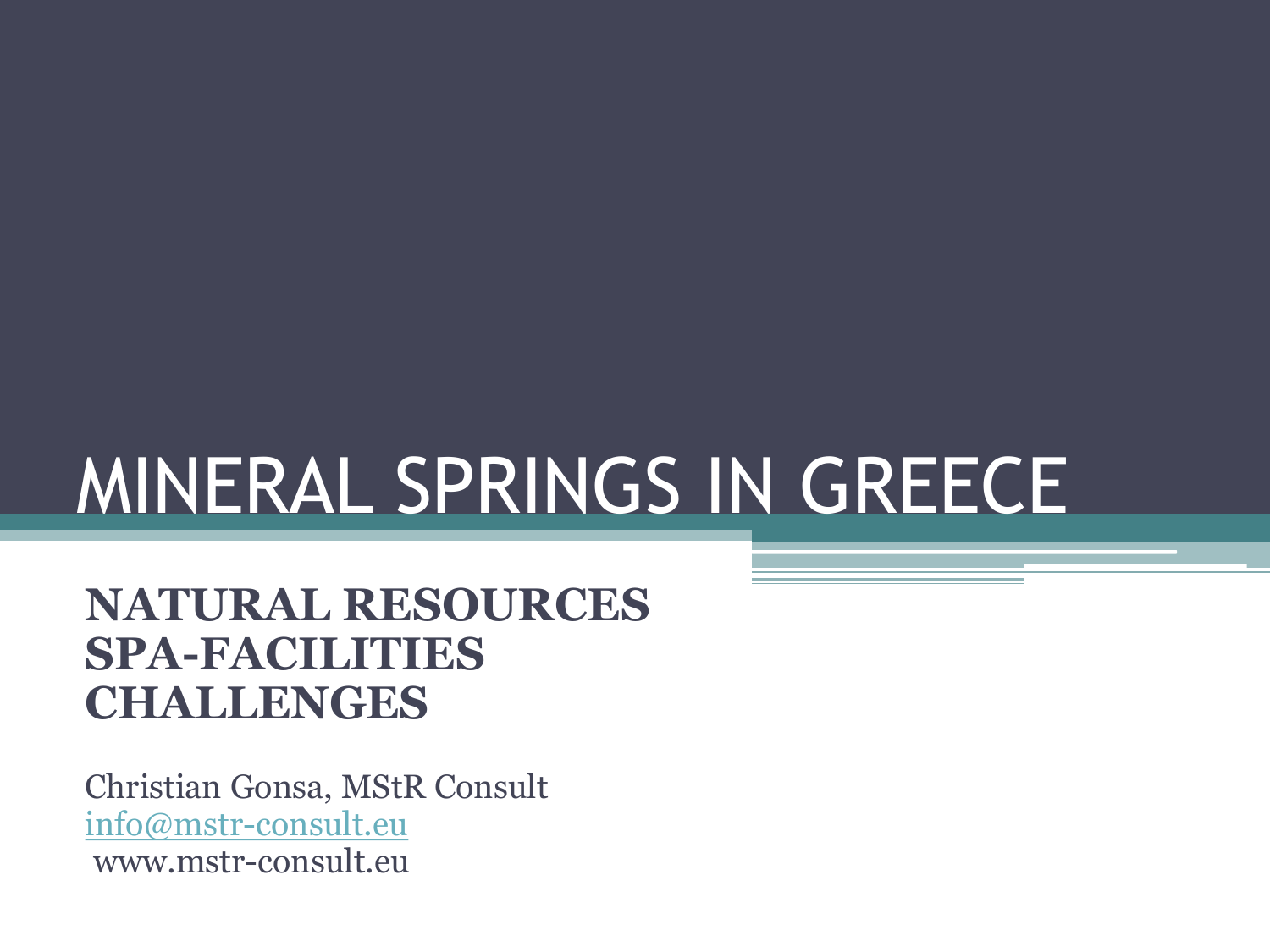## **Mineral Springs: The Power of Nature**

- A good name: Ιαματικοί Φυσικοί Πόροι/ Therapeutic **Natural** Resources
- People are looking for "nature"  $-$  the power of nature is best represented by the mineral springs
- Greece is moving: Strong seismical acitivity, faultings, riggs  $-$  a lot of mineral springs.  $(112)$ recogniced – hydrotherapy, mud bath, vapour)
- Operating: **81 springs**
- Rich depots, different composition, at ideal places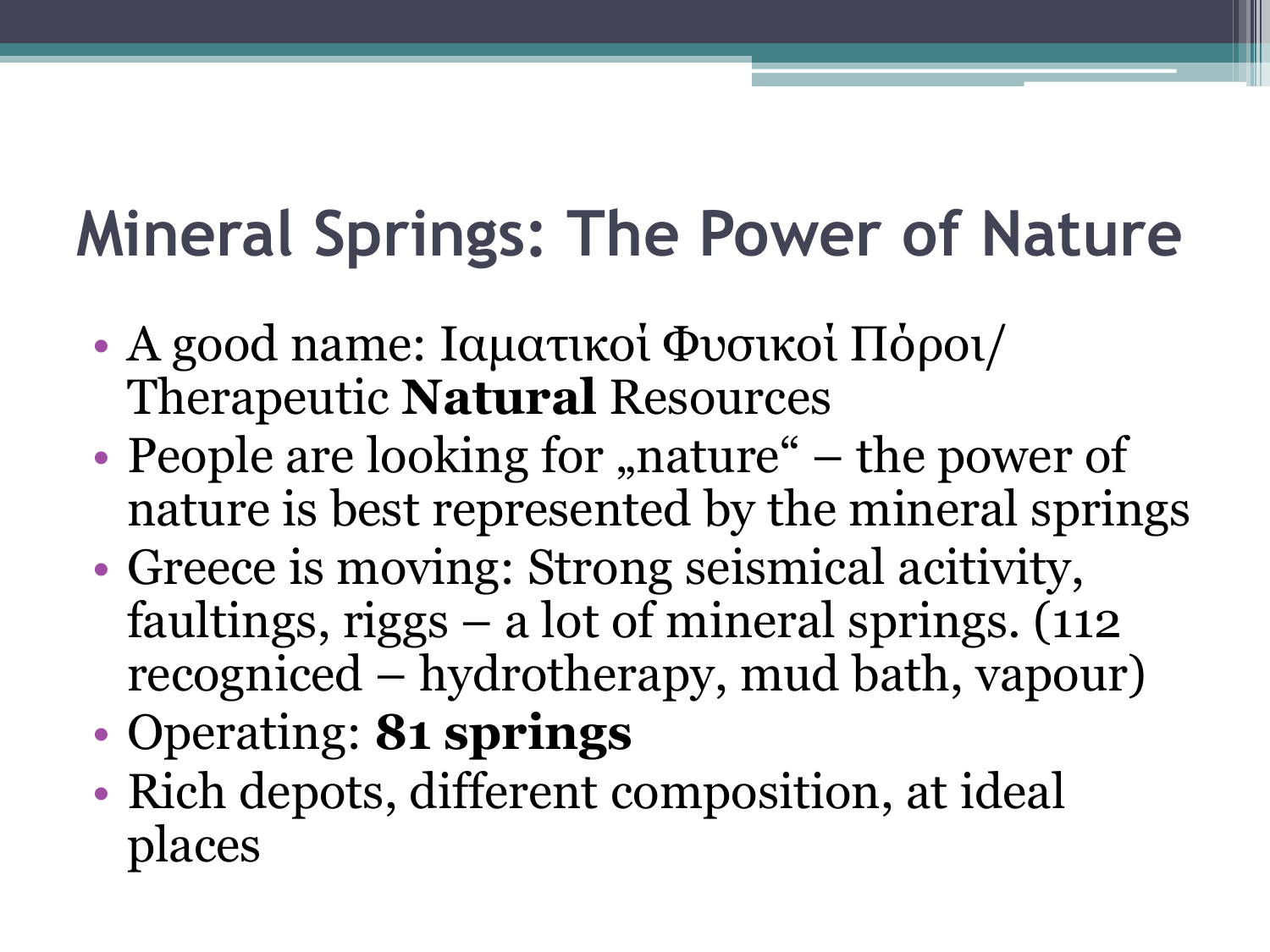#### I. RESOURCES: Polichnitos/Lesvos, 92°C

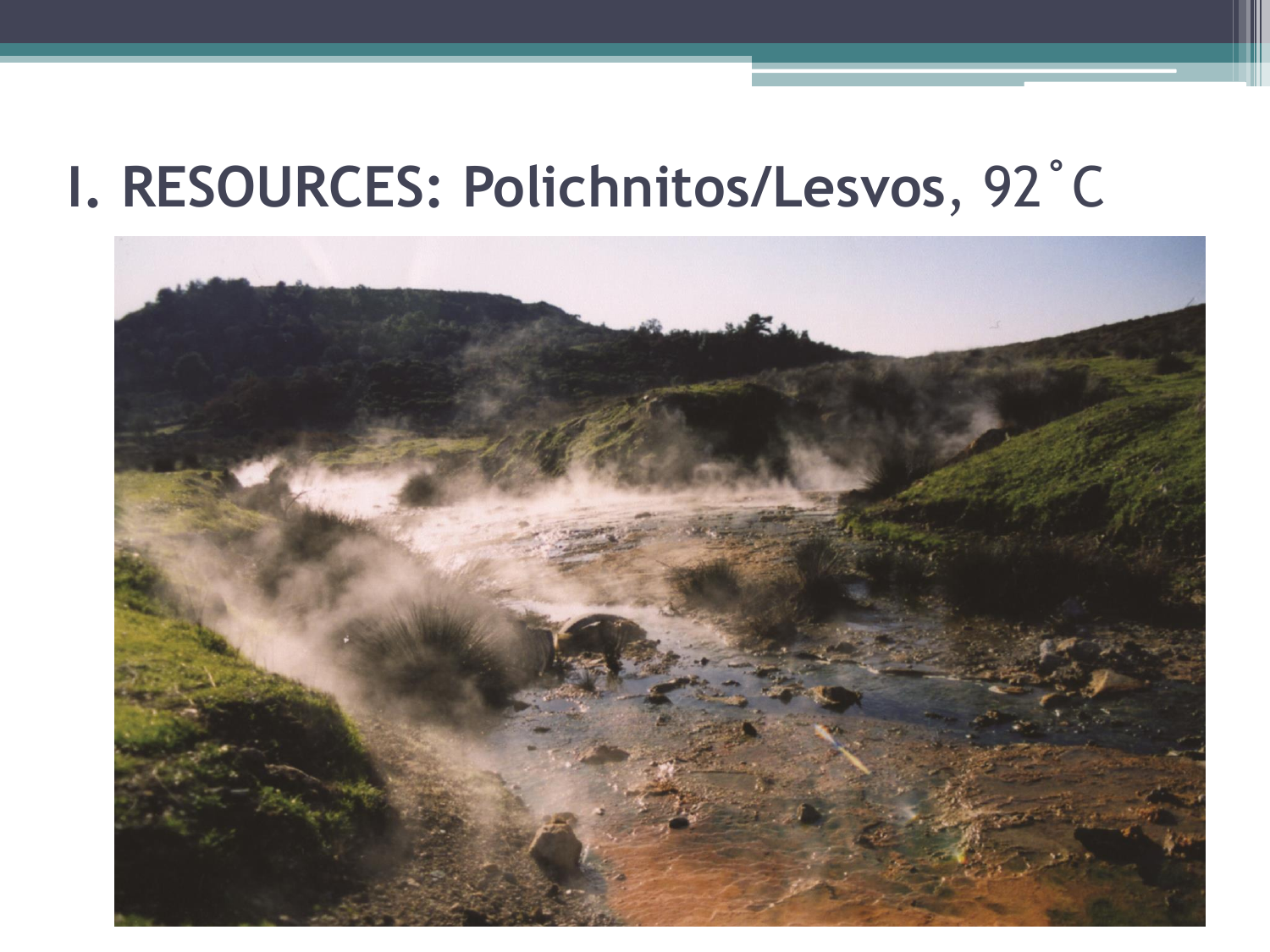**Pozar:** Rich Spring, Winter Tale

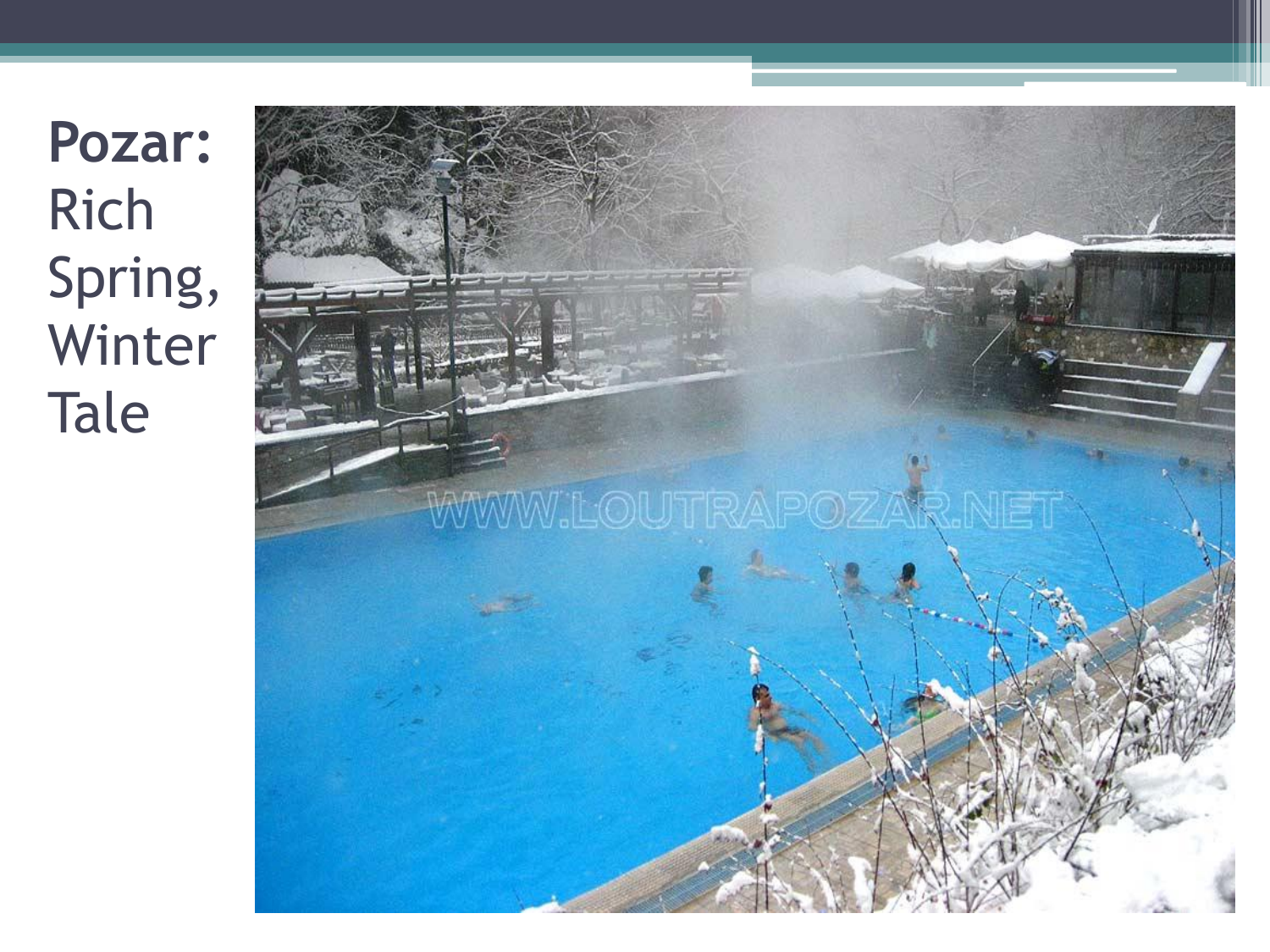### **Krinides/ Kavala:** Mud-Figurines

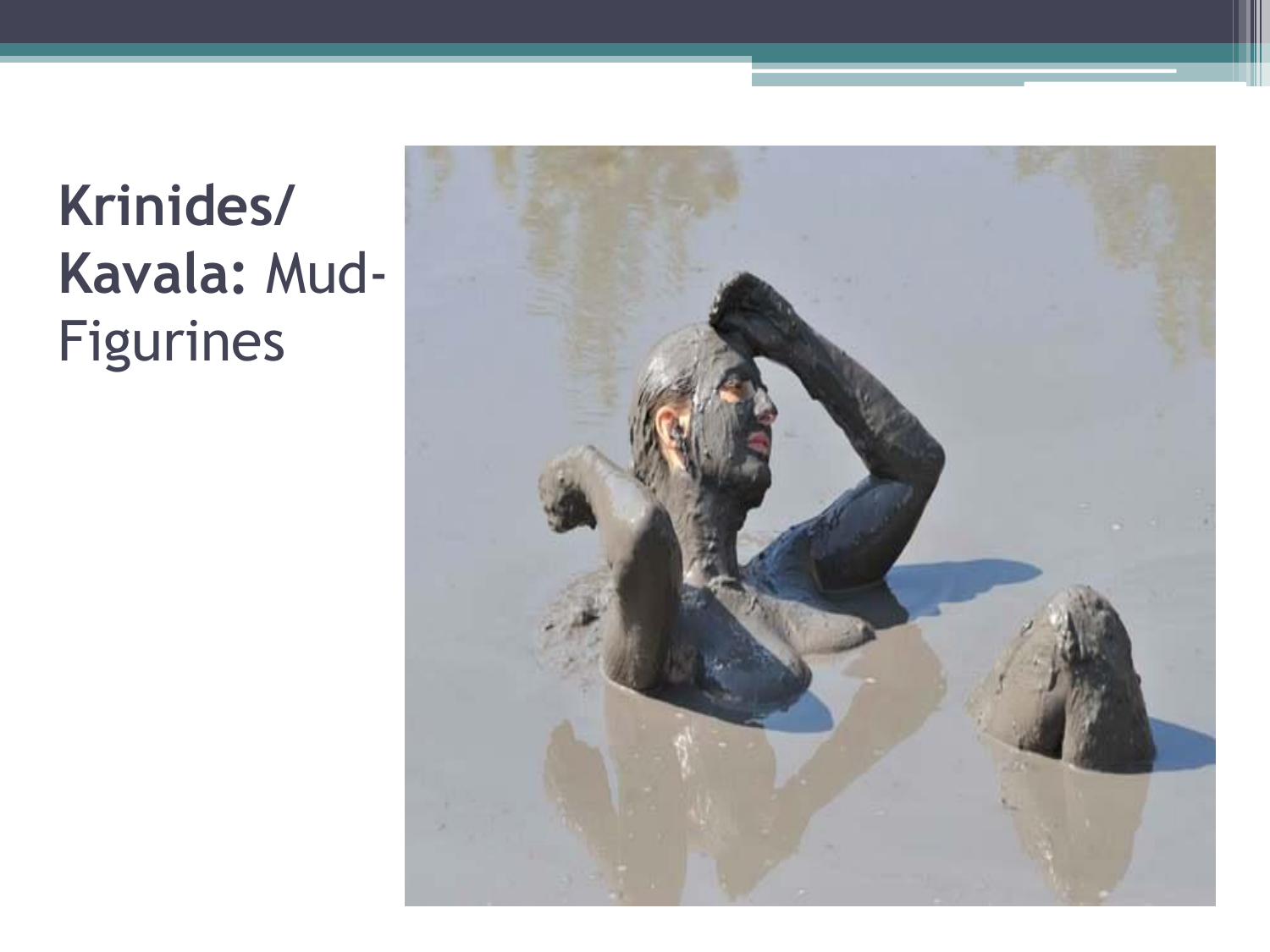#### **Kokkina Nera**/ **Thessaly**: Let´ s Drink Iron-Water

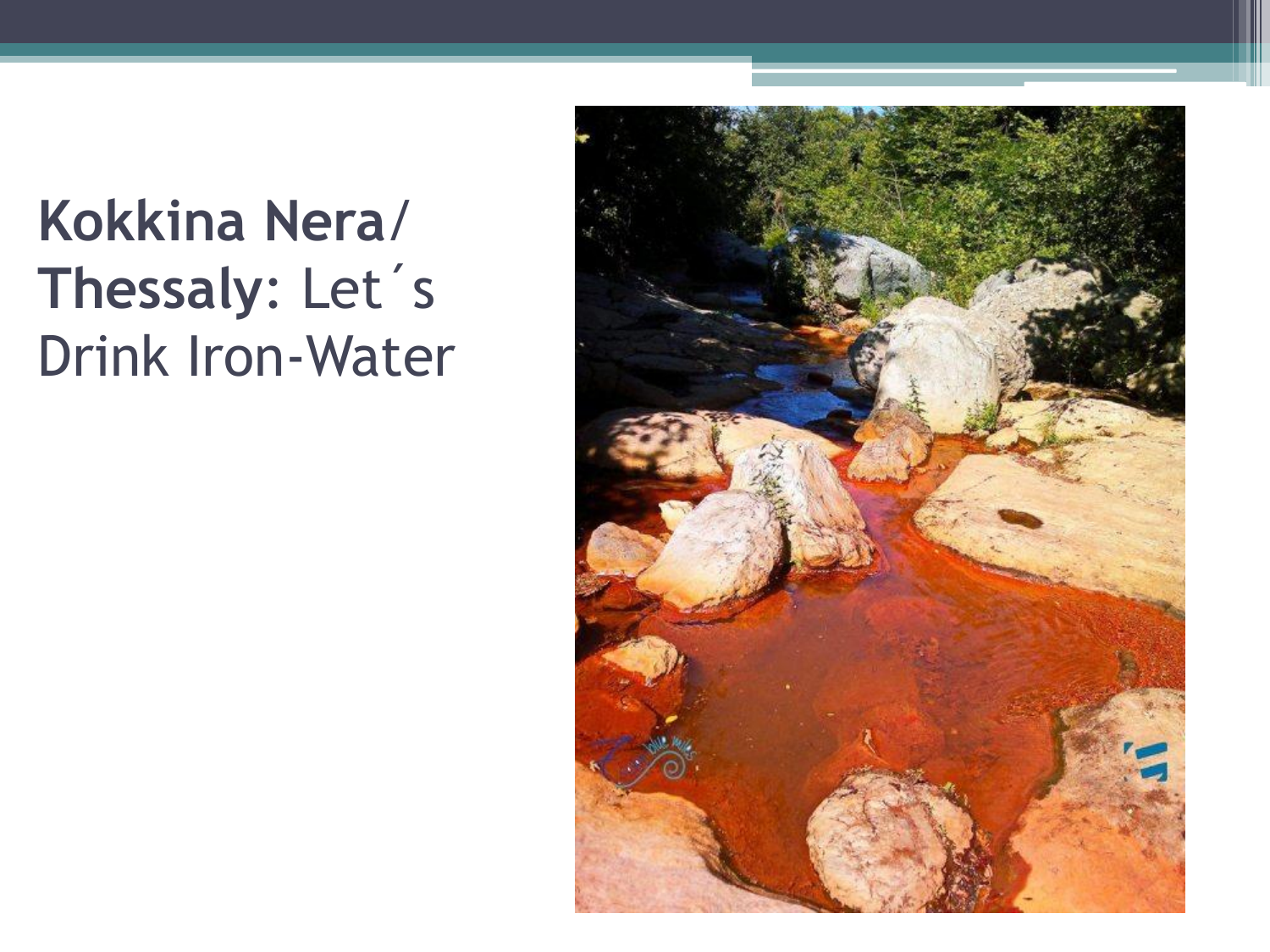#### II. Places: Luxury - Thermae Sylla Spa & **Wellness Aidipsos**

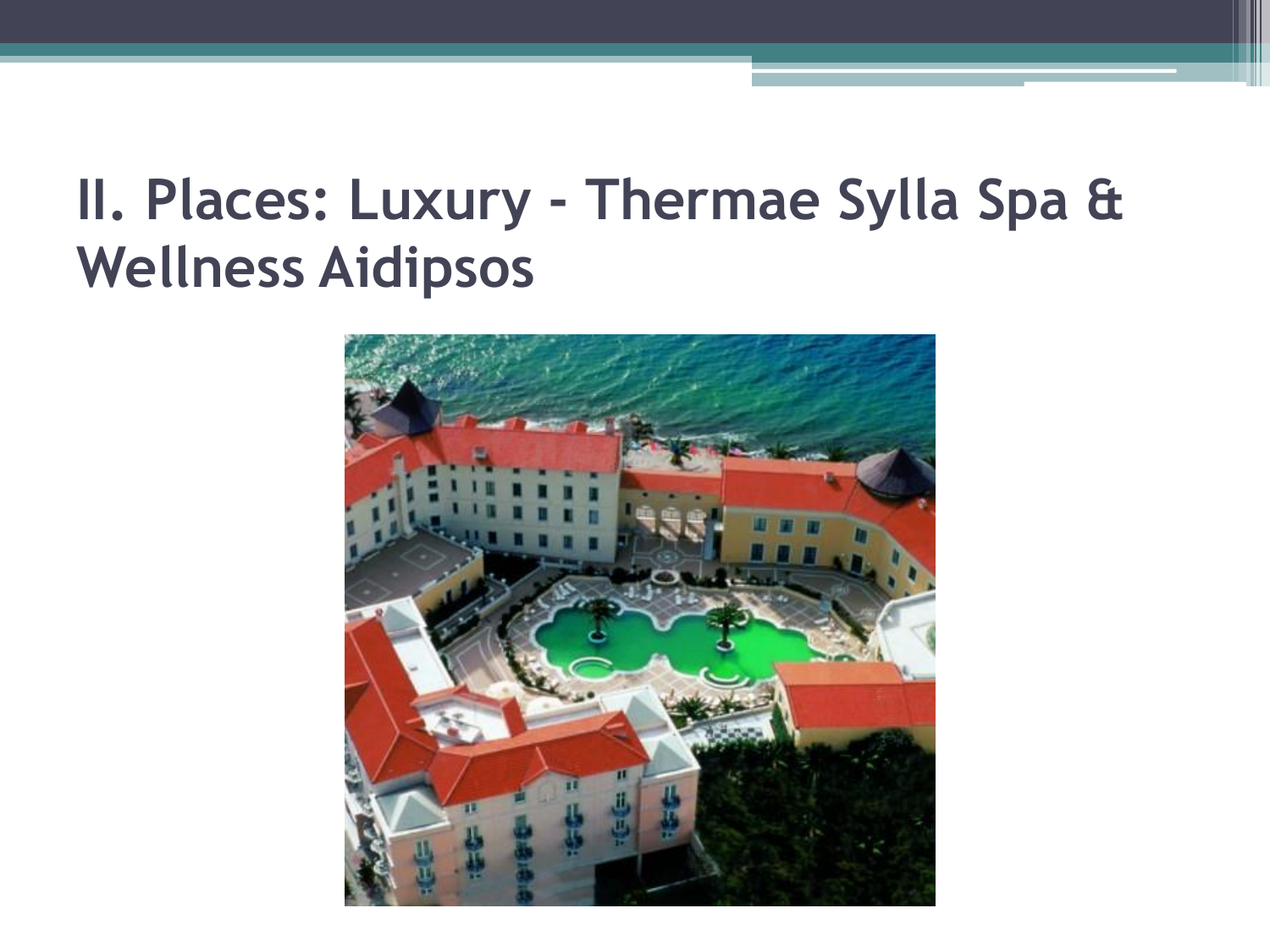#### ... and the Ugly Side: Thermopylae

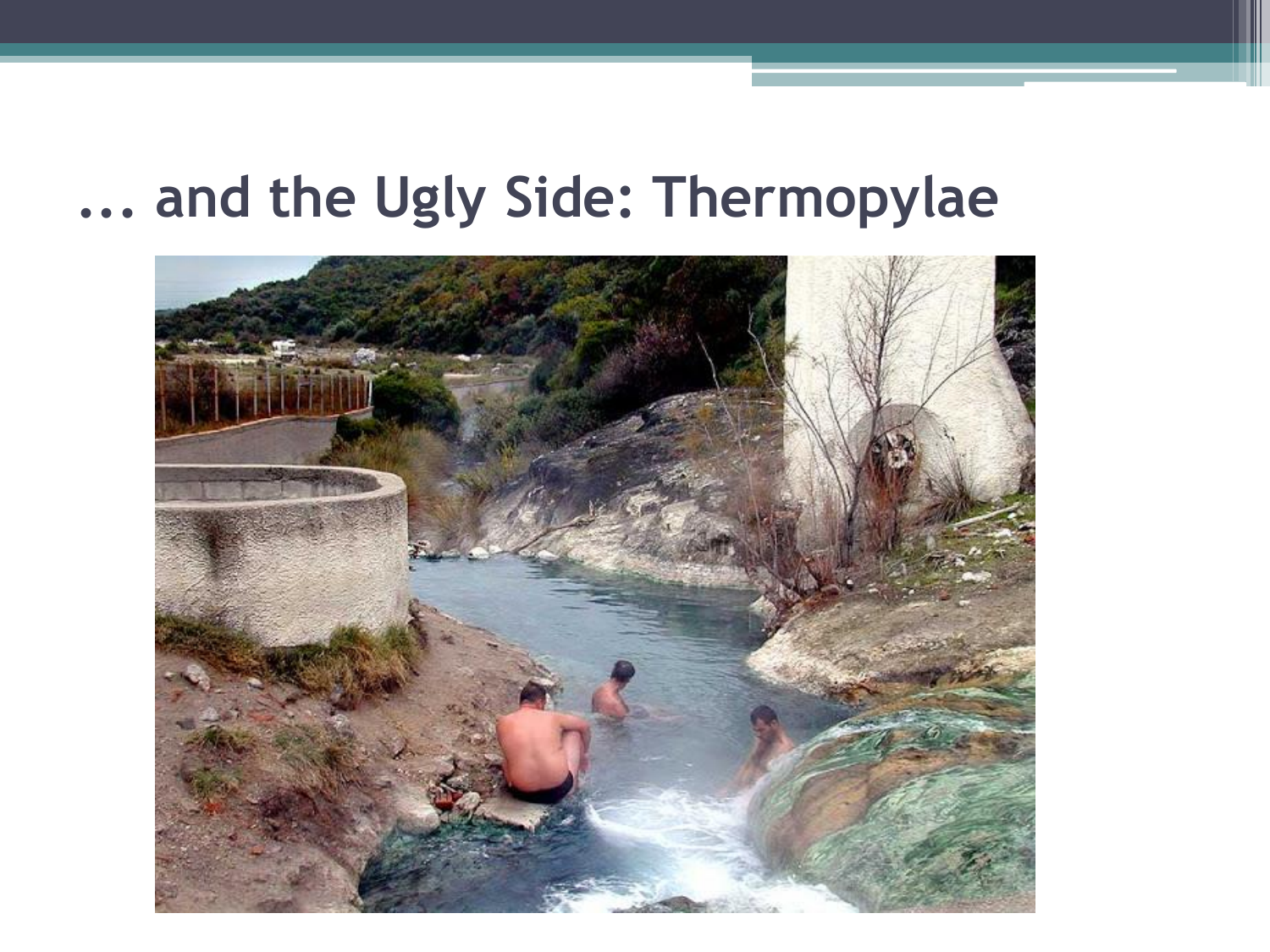#### **Sleeping Beauties - Kaiafas**

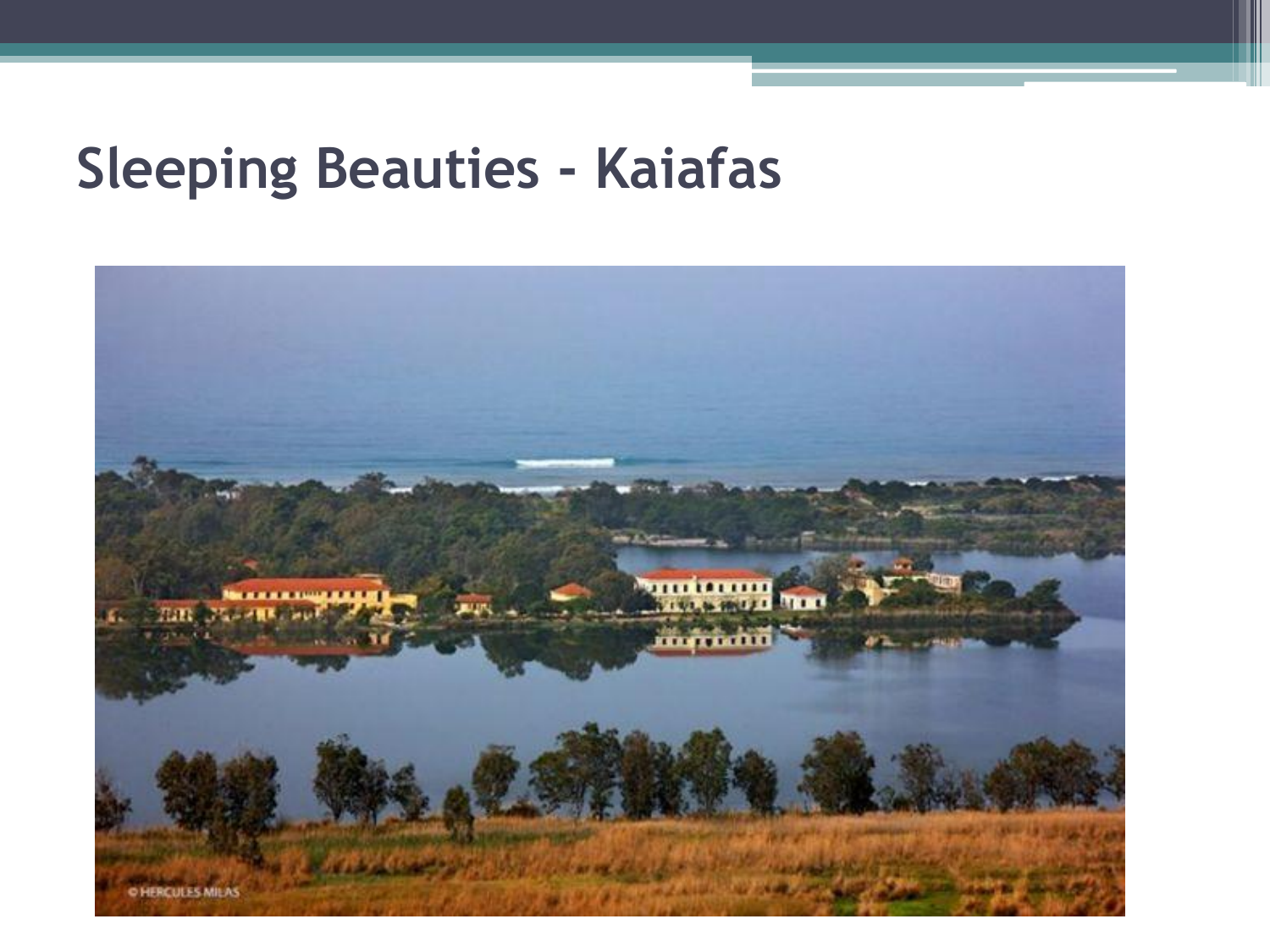#### **Fine, Old Architecture - Langadas**

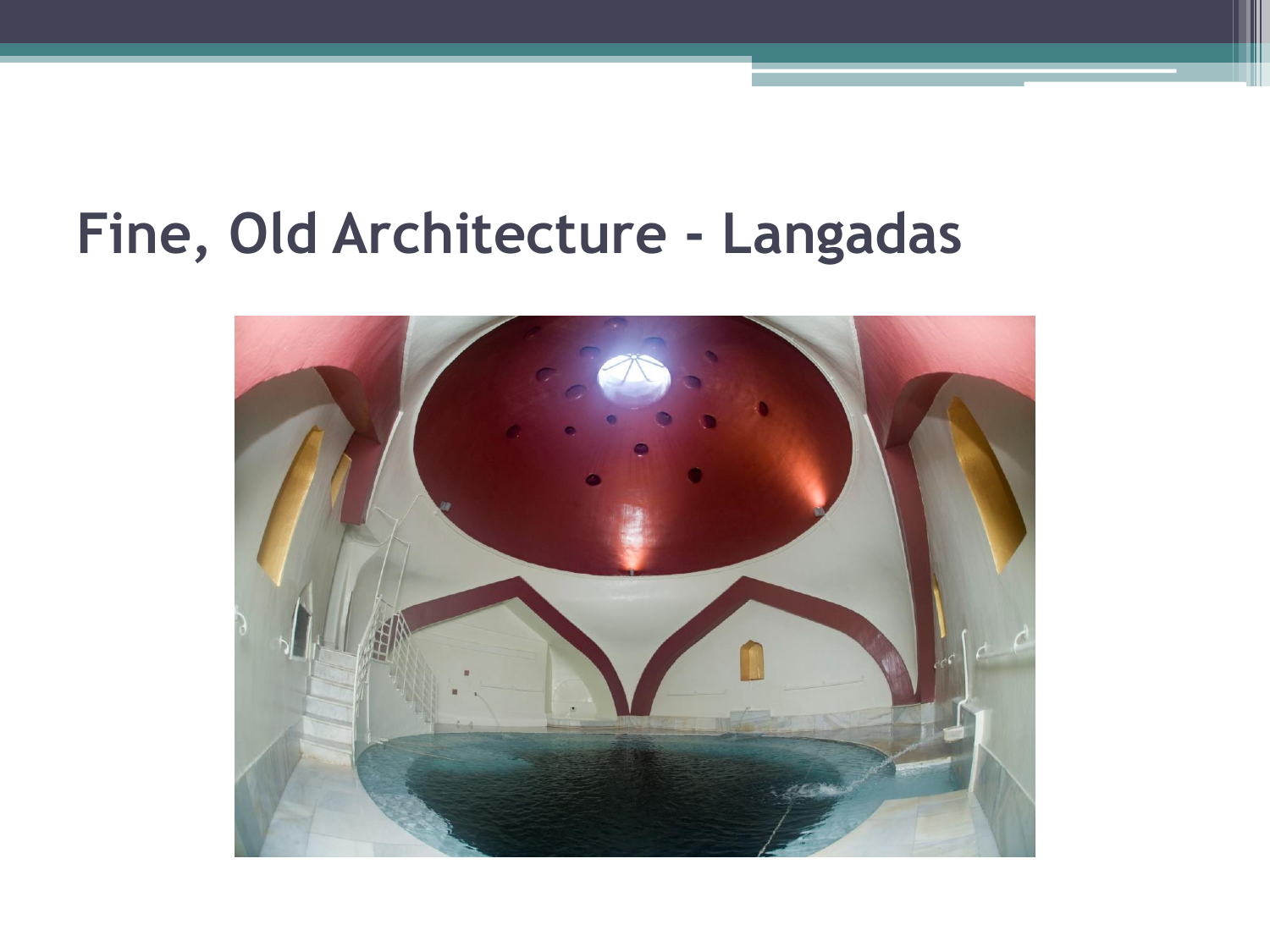#### **… and Italian Orientalism, Kallithea/Rhodos** (1929: Pietro Lombardi)

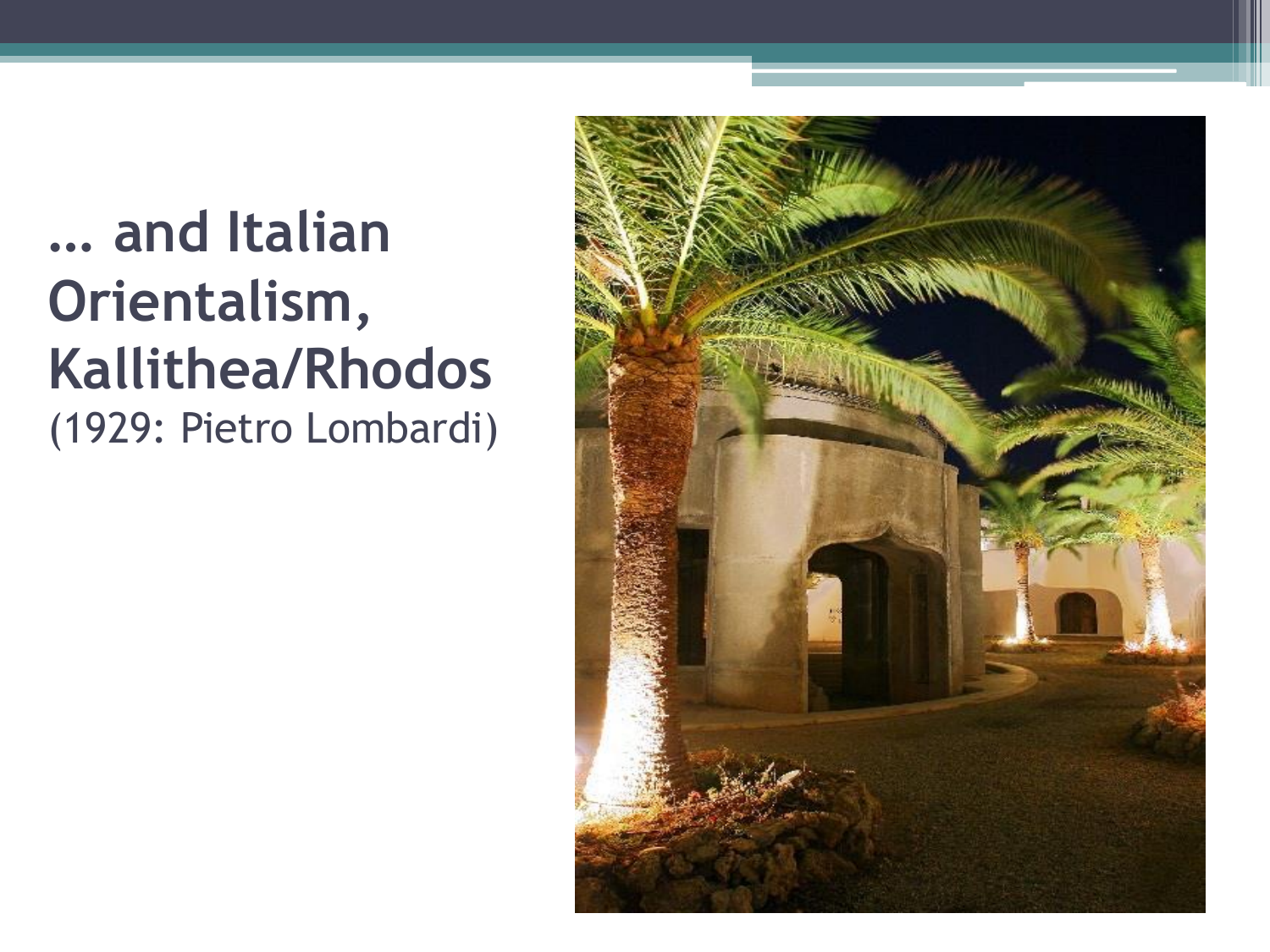#### **Elegance - Therma/Lesvos**

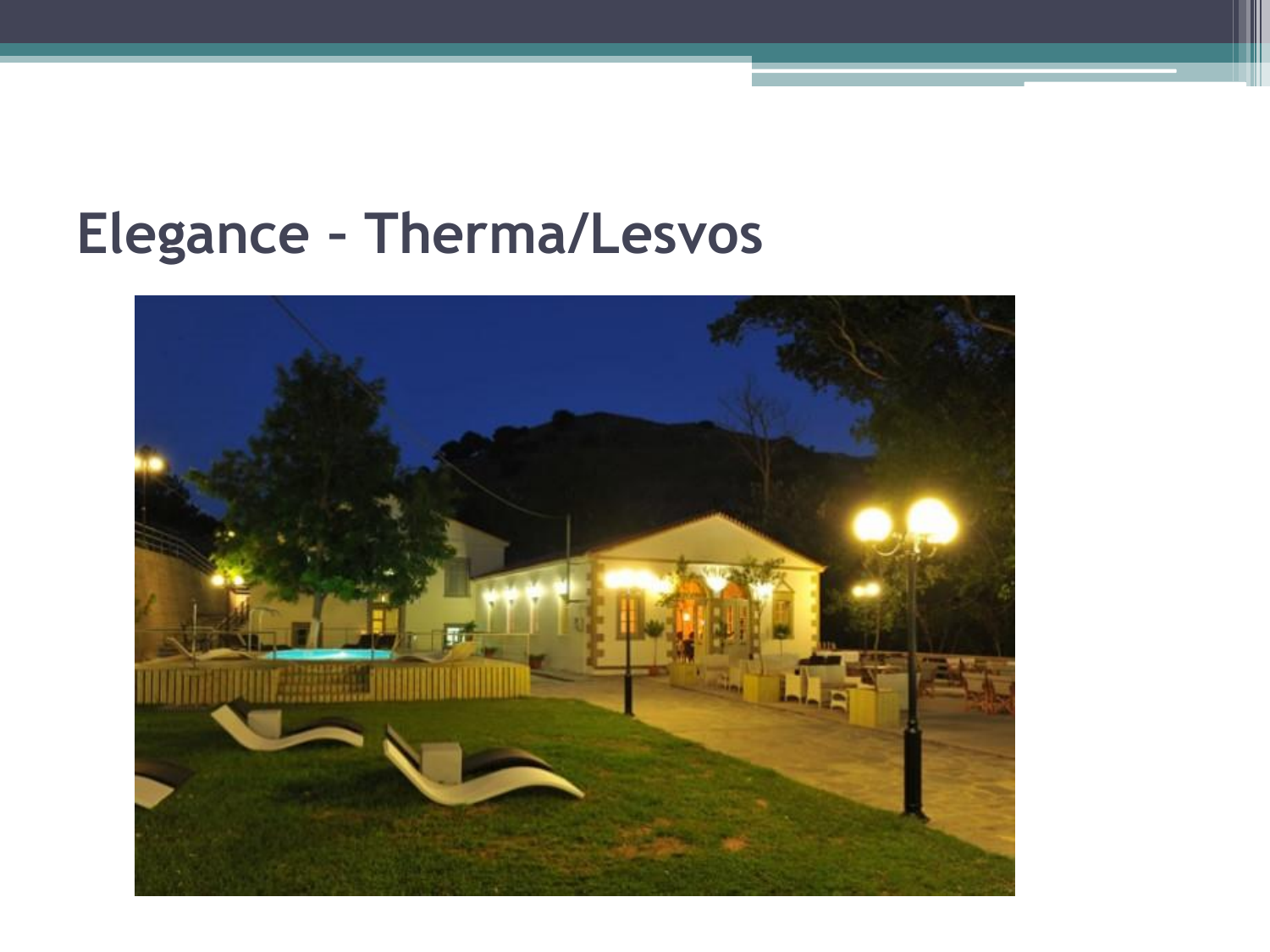#### ... and the Logic of the Hospital (Ag. Kirikas/ Ikaria)

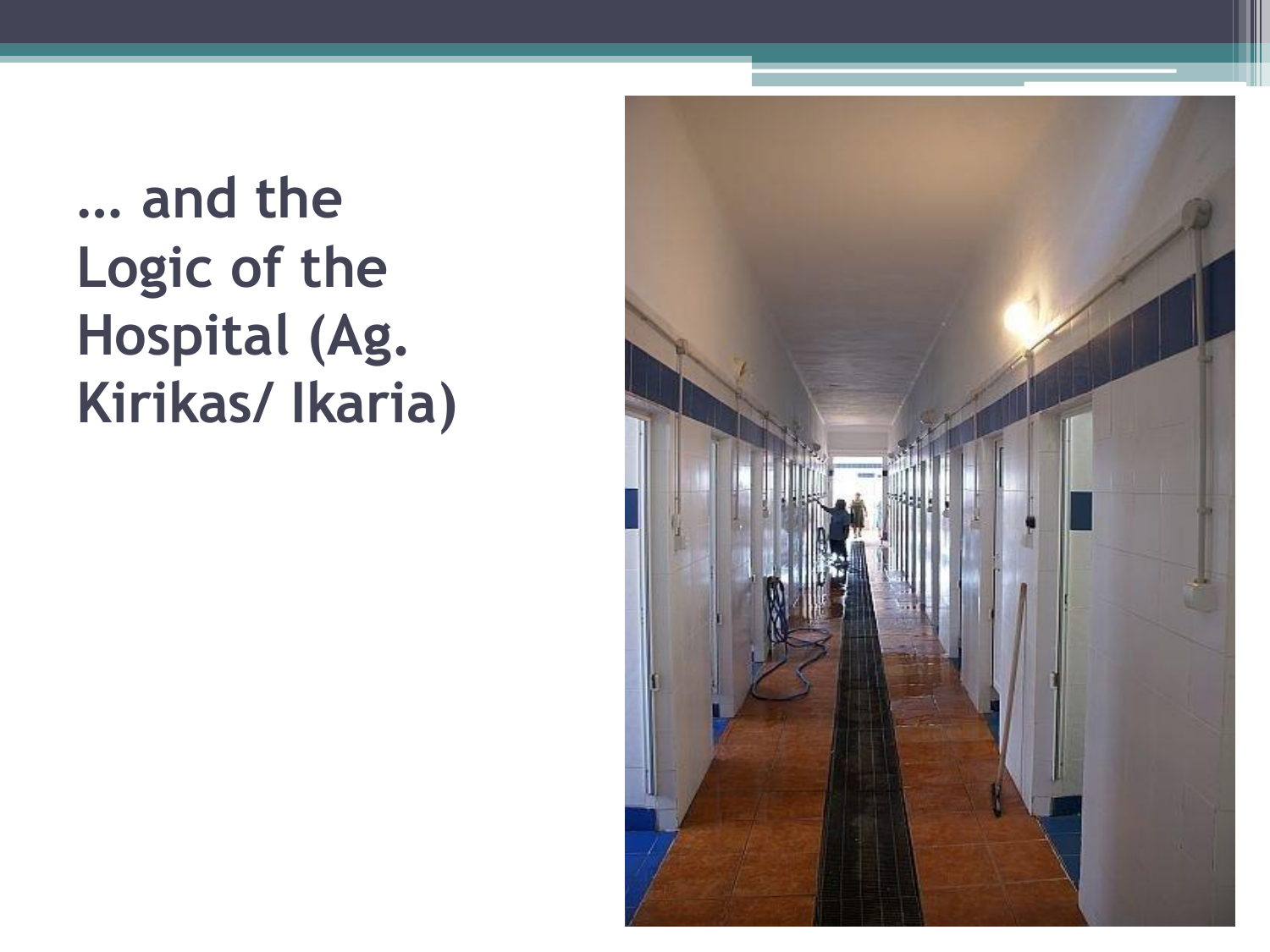## **Short Profile of Spa-Facilities**

- **65 Prozent** of the tickets are sold in Central Greece and Central Macedonia. 3rd place: Lake Vouligameni, Attiki
- The **Season is too short**: Only 30% of facilities open all over the year. The rest: June to Septembre
- Staff in 2009: 49% in municipalities, Tourism Organisation: 14%, private business: 19%
- Private management 2009: **19% sold 37%** of the tickets
- Tickets 2005-2009: +17,3%
- Tickets sold **2009-2012: -62,2%**
- Owner: the state; distributor must be different from user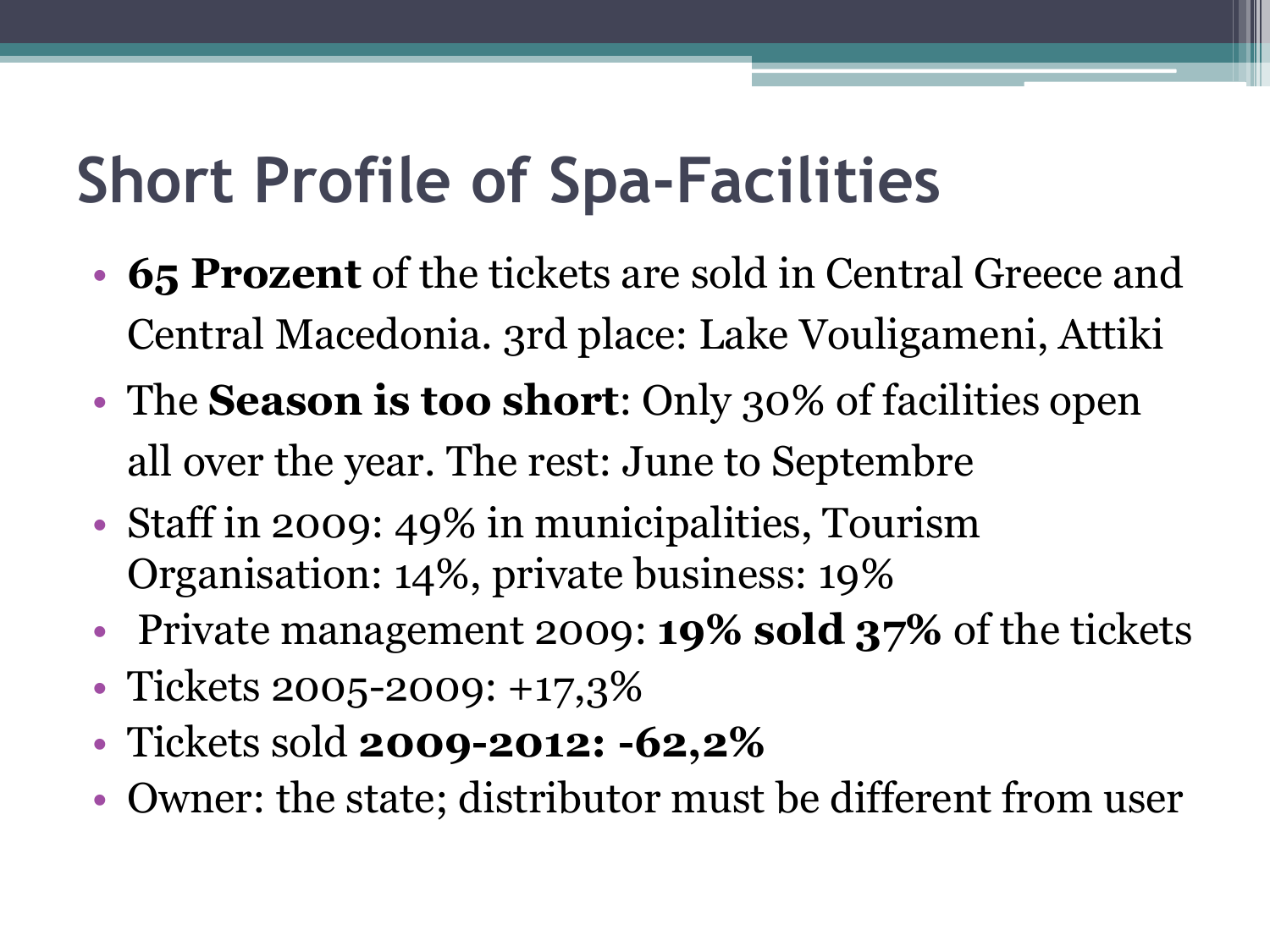#### **Tickets per Region** (Source: EKKE 2013)

| <b>Region</b>                | 2005      | 2009       | 2012       |
|------------------------------|-----------|------------|------------|
| Eastern Macedonia-<br>Thrace | 118.801   | 112.212    | 49.791     |
| Central Macedonia            | 484.624   | 724.054    | 440.054    |
| West Macedonia               | 550       | 21.000     | 1.264      |
| Epirus                       | 42.936    | 46.189     | 6.860      |
| Thessaly                     | 88.693    | 98.474     | 35.590     |
| <b>Western Greece</b>        | 113.328   | 110.276    | 25.252     |
| <b>Central Greece</b>        | 740.508   | 771.698    | 130.443    |
| Attica                       | 227.549   | 228.441    | 111.354    |
| Peloponnes                   | 65.592    | 67.852     | 29.276     |
| North Aegaean                | 87.986    | 128.166    | 40.271     |
| South Aegaean                | 8.601     | 14.912     | 5.442      |
| ALL:                         | 1.979.168 | 2.323.274  | 875.597    |
|                              |           | $+17,30\%$ | $-62,20\%$ |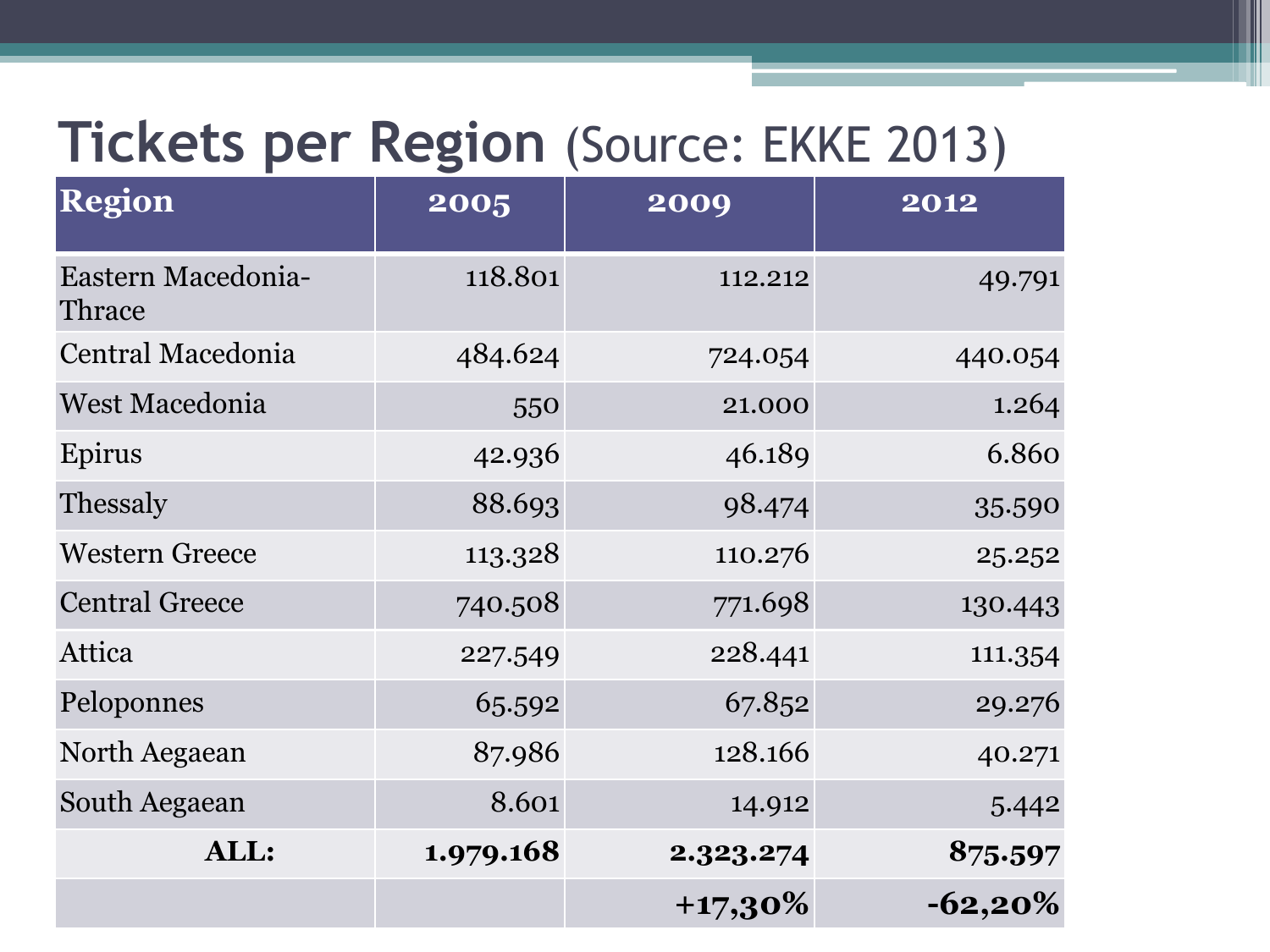#### **The Crisis and the International Market**

- What caused the heavy losses? Concentration on the **national market, on national insurance funds**
- New market leader: Central Macedonia
- **Municipalities** win shares (2012): 65% of tickets
- **Trends:** Daily tours, group baths, wellness
- Law 3498/2006 new framework, but approvals with delay
- Spa´ s **unknown** internationally
- *Sources: National Center for Social Research (EKKE); Insitute of Geology & Mineral Exploitation (IGME); Zisis Angelidis; Hellenic Association Of Municipalities With Thermal Springs*